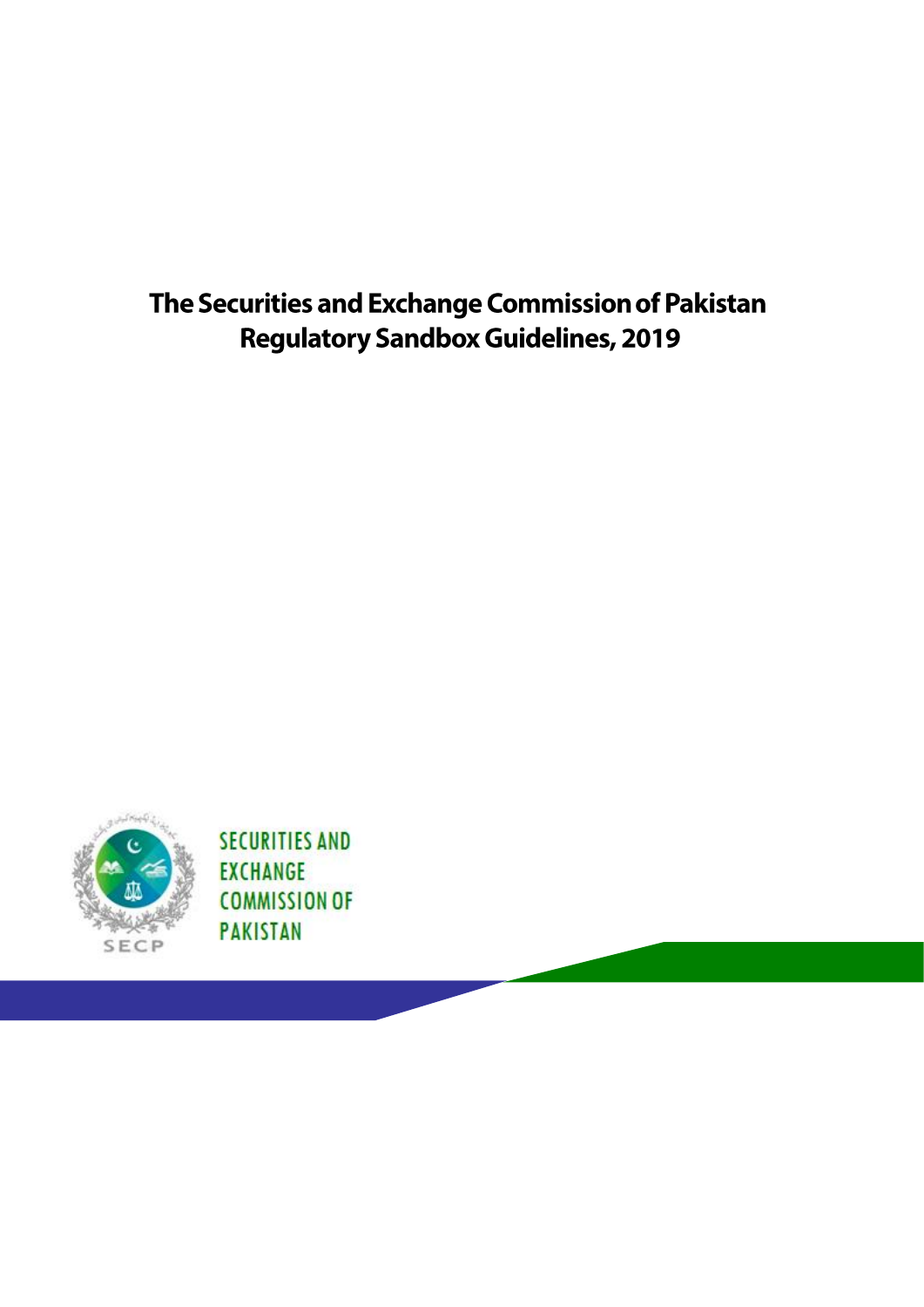## **Table of Contents**

| S. No.                  | <b>Contents</b>                                                                                                                                                                                                                                                                                                                                                                    | <b>Pages</b>   |
|-------------------------|------------------------------------------------------------------------------------------------------------------------------------------------------------------------------------------------------------------------------------------------------------------------------------------------------------------------------------------------------------------------------------|----------------|
| $\mathbf{1}$            | <b>Introduction, Objective and Scope</b>                                                                                                                                                                                                                                                                                                                                           | $\overline{2}$ |
| $\overline{2}$          | <b>Potential Participants</b>                                                                                                                                                                                                                                                                                                                                                      | 2              |
| $\overline{\mathbf{3}}$ | Process for seeking Permission for Promoting Innovation in Insurance Sector,<br>the Non-Banking Finance Sector, and the Capital Markets<br>(a) Announcement of RSB/ Call for applications<br>(b) Applications from potential innovators<br>(c) Preliminary screening of applications<br>(d) Review and Selection<br>(e) Testing/Experimentation<br><b>Completion Report</b><br>(f) |                |
| 4                       | <b>Exit Stage</b>                                                                                                                                                                                                                                                                                                                                                                  | 7              |
| 5                       | Suspension or revocation of approval                                                                                                                                                                                                                                                                                                                                               |                |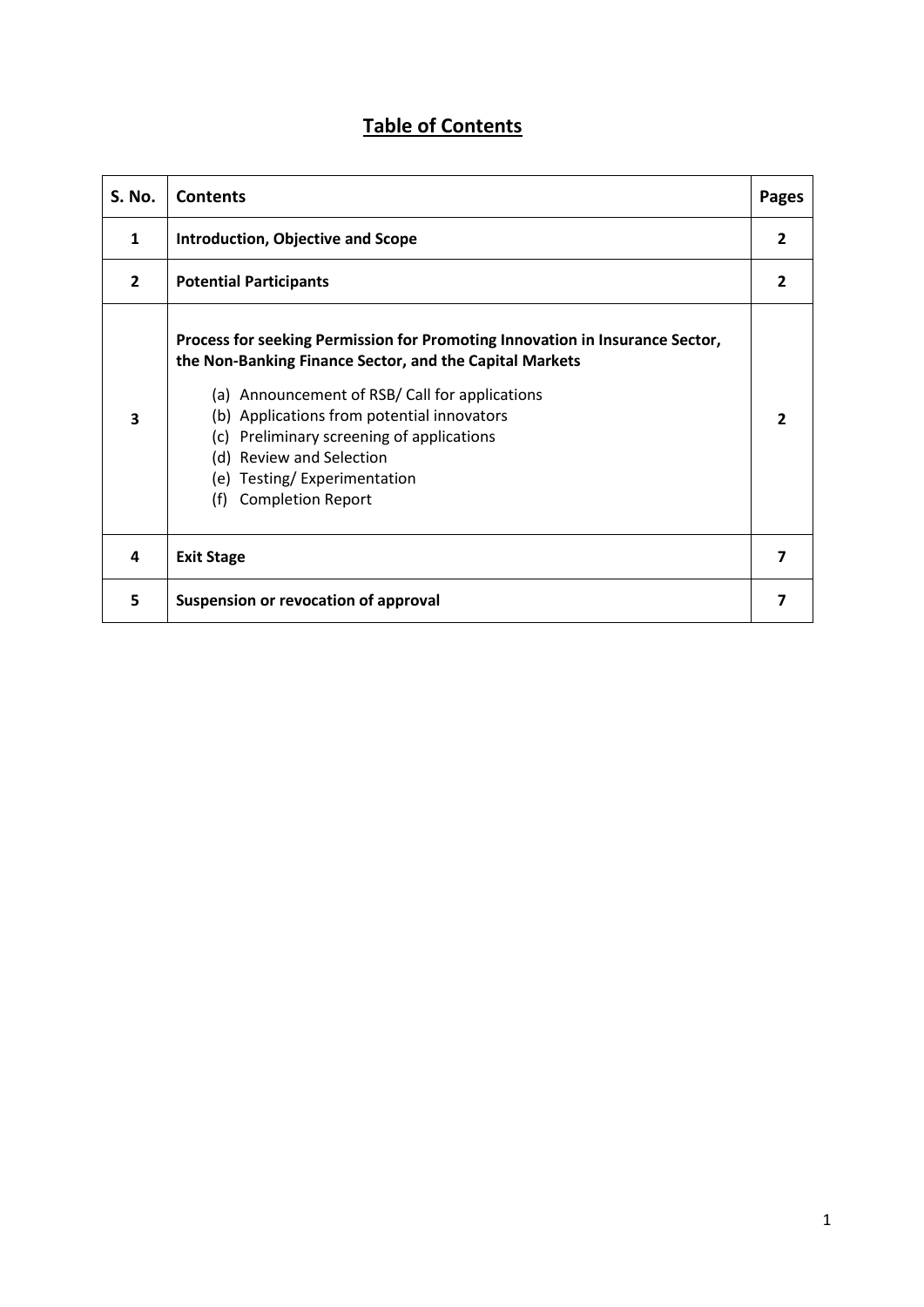## **SECURITIES AND EXCHANGE COMMISSION OF PAKISTAN REGULATORY SANDBOX GUIDELINES, 2019**

#### **1. Introduction, Objective and Scope**

- i. Regulatory Sandbox is a tailored regulatory environment for conducting limited scale, live tests of innovative products, services, processes, and/ or business models in a controlled environment for a limited period of time so as to assess their viability to be launched on full-scale, and to determine the compatible and enabling regulatory environment that will be conducive for the innovative solutions. The objective of these Guidelines is to purposefully meet the above.
- ii. The Regulatory Sandbox is primarily applicable for new products, services or business models which have not been addressed under existing laws and regulations; or these new ideas bring an innovative approach to the market and there exists considerable uncertainty in terms of unexpected adverse outcomes or existing regulatory framework does not fully address the solutions proposed to be experimented through the regulatory sandbox.
- iii. The Commission may nonetheless consider any credible cases evidencing that a proposed model is not envisioned in the existing framework. In all such cases, the Commission's decision shall be final as to whether such threshold has been met.

### **2. Potential Participants**

- i. The applicants can apply for inclusion in a cohort which is a complete lifecycle of the regulatory sandbox implementation in which a set of applicants enter in order to test their innovation in a specified time.
- ii. The applications for experimentation through the regulatory sandbox can be sent by the following:
	- (a) All companies registered with the Commission including, but not limited to, the licensed entities (means entities which have obtained registration or license from the SECP under any of the administered law of SECP), financial technology (FinTech) companies, technology providers, and any other companies;
	- (b) Presently unregistered startups with the intent to get registered in case of successful testing in order to scale out to a larger market;
	- (c) Internationally recognized/ well-known companies or any other persons as deemed appropriate by the Commission.

#### **3. Process for Seeking Permission for Promoting Innovation**

i. The Regulatory Sandbox shall be operated in accordance with the cohort approach i.e. an experimentation cycle will be evaluated and finalized before the commencement of next experimentation cycle.

ii. It will be prerogative of the Commission to start or not to start the next cohort or experimentation cycle. The cohort i.e. end-to-end-process will comprise of following stages: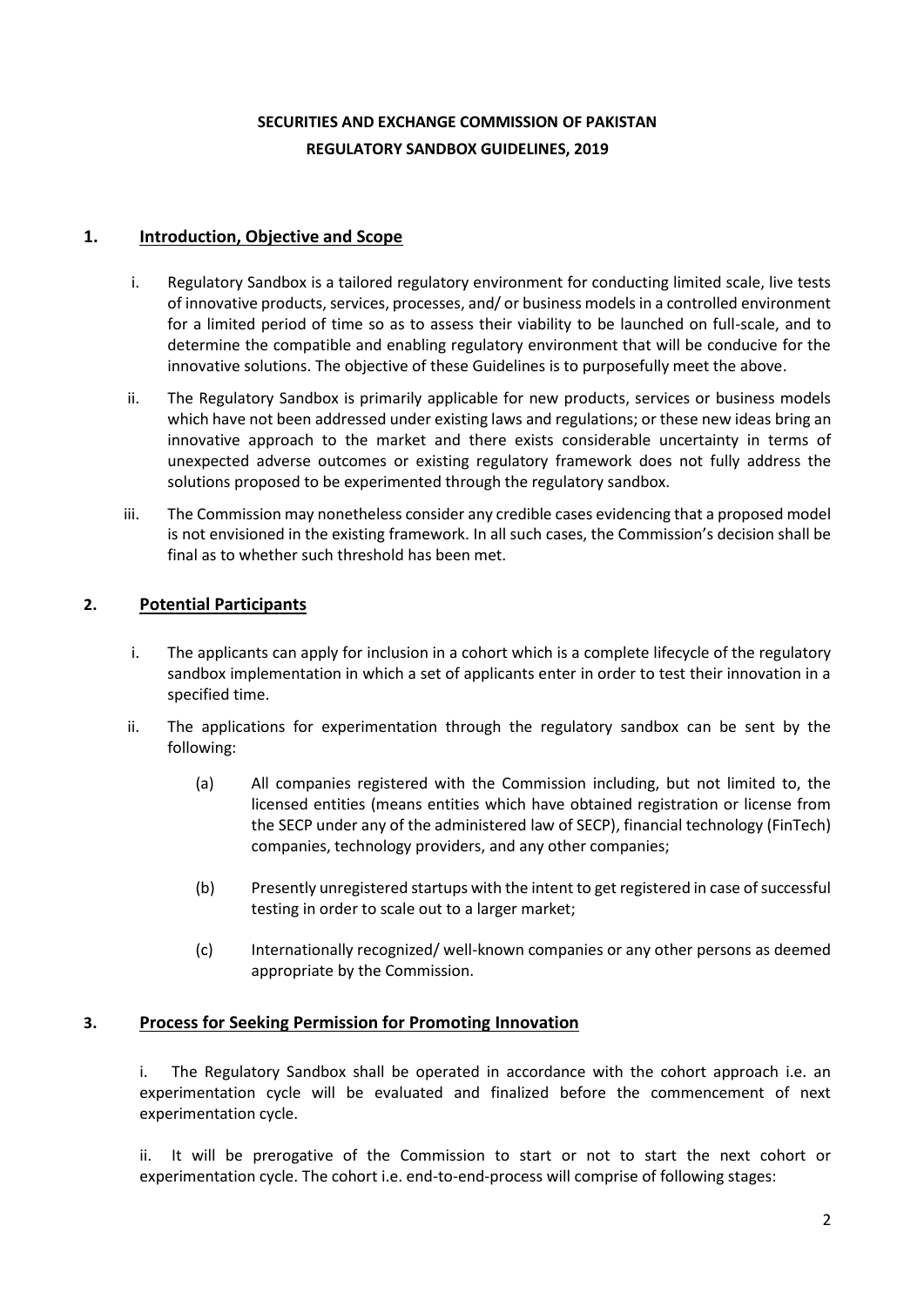#### **(a) Announcement of RSB/ Call for applications**

The announcement for call of applications under the regulatory sandbox will be made by the Commission to start the cohort as and when deemed appropriate by the Commission, through whatever means considered appropriate.

#### **(b) Applications from potential innovators**

An applicant desiring to promote or implement innovation in financial services shall make an application to the Commission in the prescribed form with such information and documents as prescribed below:

- $(1)$  Form  $-1$
- (2) Certified copies of all registration documents; if applicable
- (3) Certified list of, the unregistered persons may submit the list of all individuals who own and manage the venture and submit any constitutive document of the firm/ venture or such other document as required by the Commission during the application process.
- (4) CVs for all sponsors and key management personnel;
- (5) Paid fee challan for Rs. 5000/ -
- (6) Outline of business model for the product, solution or service which at minimum should include the following:
	- (a) Definition and explanation of the proposed innovation with justifications of uniqueness of the idea to the market
	- (b) The potential benefits of the proposed product, solution or service for consumers and financial markets w.r.t. deepening or broadening;
	- (c) Why a Regulatory Sandbox test is required with perceived outcomes and objectives;
	- (d) A clear testing methodology, limitation of scale and relevant controls;
	- (e) Evidence that the product or service is sufficiently mature to be tested in a live environment;
	- (f) Evidence that the Applicant has adequate arrangements and resources to support live testing, including measures to protect the interests of investors, consumers and other market participants if the test fails;
	- (g) The potential and perceived risks resulting from the Regulatory Sandbox test; and
	- (h) The proposed safeguards and risk mitigation strategies for avoiding potential harm to consumers or the market participants and their likely effectiveness
- (7) The Applicant shall also submit a projected plan and clear strategy for exiting the Regulatory Sandbox which shall include:
	- (a) A clear intent and methodology to scale-up the solution in order to access a larger market at the end of successful testing.
	- (b) Ensuring that the customer does not suffer any negative consequence of unsuccessful testing or the solution being discontinued on SECP's recommendations.
	- (c) Scenarios for transitioning and/or compensating customers in the event the proposed product, solution or service is discontinued.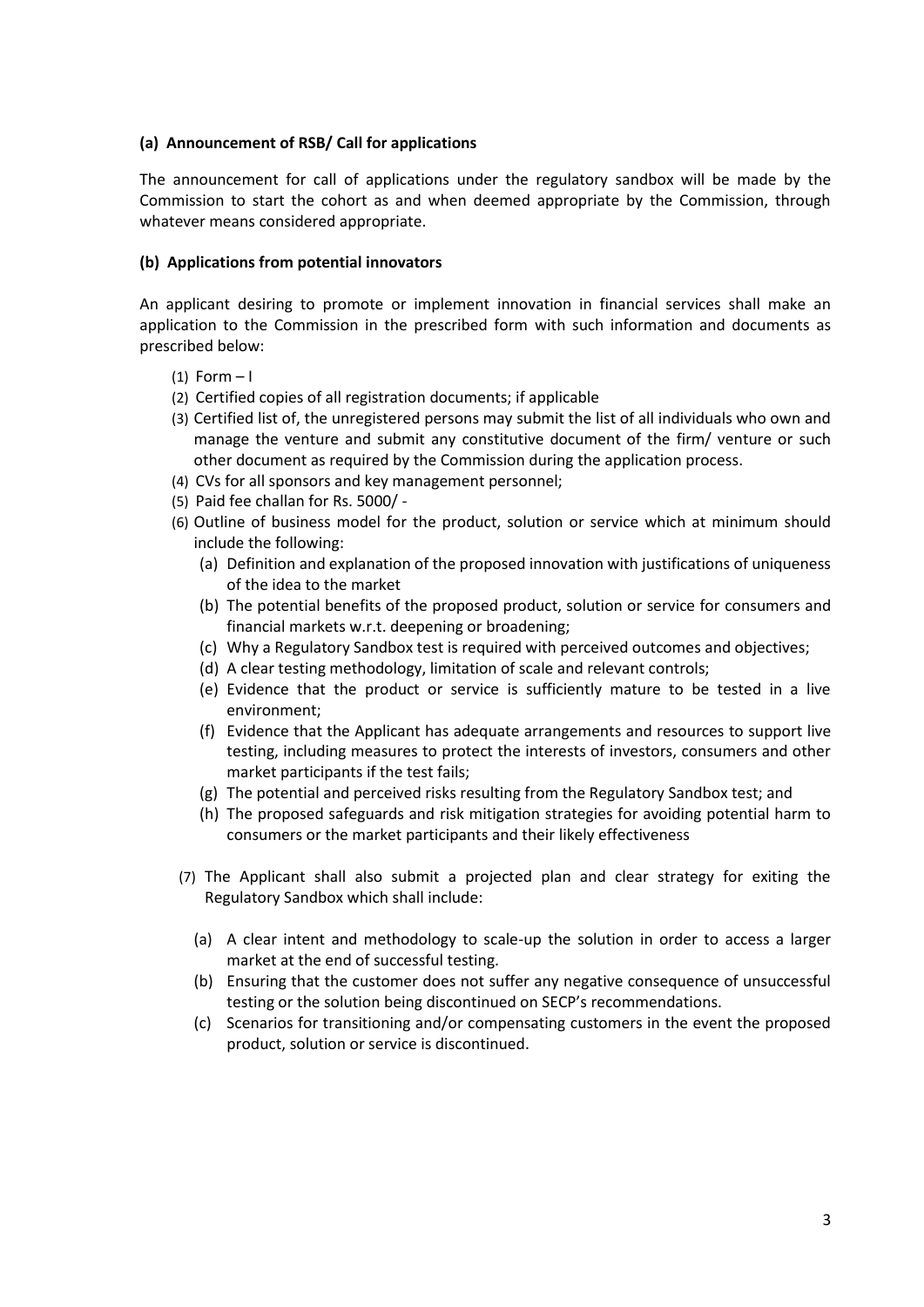| $FORM - I$    |                                                                |  |  |
|---------------|----------------------------------------------------------------|--|--|
| <b>S. No.</b> | <b>Applicant's Particulars</b>                                 |  |  |
| (1)           | Company's name/ Person's name                                  |  |  |
| (2)           | CUIN/ Registration number, if applicable                       |  |  |
| (3)           | Website address                                                |  |  |
| (4)           | Chief Executive Officer/ Managing Director/ Key person         |  |  |
| (5)           | Focal person for correspondence related to this project        |  |  |
| (6)           | Email address                                                  |  |  |
| (7)           | Mailing address and phone No.                                  |  |  |
| (8)           | Description of nature and scale of current business operations |  |  |
| (9)           | Application Category*                                          |  |  |

#### **\*Potential Categories of Application**

An applicant may apply to the Commission seeking permission for promoting or implementing innovation for the aforementioned objectives in any one or more of the following categories. However, the applicant can also request for testing into a new category altogether.

- (i) Innovative product development and/ or distribution
- (ii) Alternate financial intermediation platform (For example, person to person lending etc.)
- (iii) Crowdfunding, (equity, debt, donation, rewards)
- (iv) Digital Assets
- (v) Innovative insurance underwriting
- (vi) Insurance policy servicing
- (vii) Alternate risk transfer mechanisms
- (viii) Financial/ robotic advisory
- (ix) Claims adjudication and payments
- (x) Artificial Intelligence
- (xi) Any other category as the Commission may deem fit

#### **(c) Preliminary screening of applications**

- (i) The Commission shall, on receipt of an application, communicate to the applicant within thirty (30) working days about results of preliminary screening. Incomplete applications and those lacking clarity and vision shall not proceed to the next step.
- (ii) The applications which clear the preliminary screening stage will enter the next stage of evaluation where these will be thoroughly scrutinized by the Commission.
- (iii) The initial screening of applications shall be done on the basis of parameters, including but not limited to, the following:

#### **(1) Genuineness of innovation**

The proposed innovation should either:

- (i) Introduce a new idea to the local market
- (ii) Introduce a new use case for an existing idea

#### **(2) Financial Inclusion**

The proposed innovation should promote equal opportunity to access financial services in Pakistan and should increase financial literacy.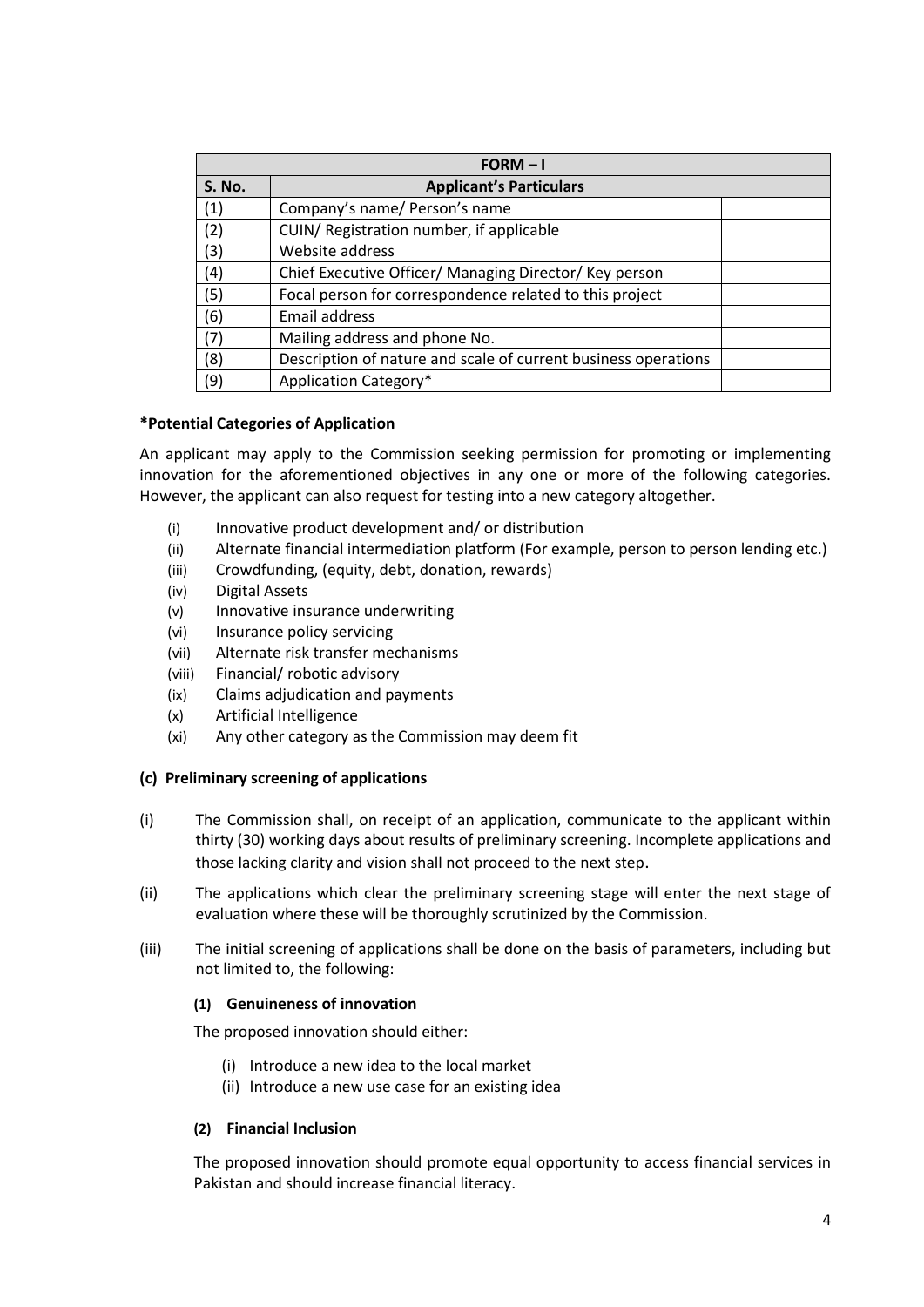#### **(3) Consumer Benefit**

The proposed innovation should:

- (i) Provide identifiable direct or indirect benefit to the consumer;
- (ii) Adequately identify and addressed direct and indirect risks for customers and markets;
- (iii) Put in place suitable mitigation plan to manage risks and ensure protection to customers through a complaints redressal mechanism.

#### **(4) Readiness for testing**

The innovator shall demonstrate that it:

- (i) Has adequate and necessary resources to support the testing in the sandbox including human capital and technology infrastructure;
- (ii) Identifies specific milestones and a timeline of execution;
- (iii) Presents a clear methodology for testing and controls.

#### **(5) Exit plan**

The innovator shall demonstrate:

- (i) A clear intent to scale-up the solution
- (ii) Putting up effective measures to safeguard the consumer

#### **(d) Review and Selection**

- (i) After the initial screening, the Commission shall meticulously review and evaluate the applications within forty-five (45) working days and may ask for additional information from the applicant. The Commission shall issue a letter of approval (LoA) Sandbox to the successful applicants to participate in the Regulatory Sandbox. Once approval is granted, the Participant will be allowed to operate in accordance with these Guidelines for the period of up to six months. The contents of the LoA will, at the minimum, include:
	- (1) Serve as a confirmation that the innovator has been accepted into a Cohort and as a certificate issued by SECP as an authority to carry out the test under the agreed methodology for sandbox testing
	- (2) Indicate the date of issuance and expiry
	- (3) Include a brief description of the innovation to be tested
	- (4) List the agreed consumer safeguards
	- (5) Outline the content and frequency of the reports to be submitted to SECP
	- (6) Explain that SECP reserves the right to suspend the test and withdraw the LoA with a public notice or take enforcement action if it becomes aware of deviation from agreed measures
- (ii) The Commission may provide extension in the testing period, if such request is made by the participant and the Commission believes on reasonable grounds that it is suitable to grant such extension.
- (iii) Every Participant shall commit to implementing a Safeguard Plan for the duration of the test. The Safeguard Plan will be designed by the Participant in consultation with the Commission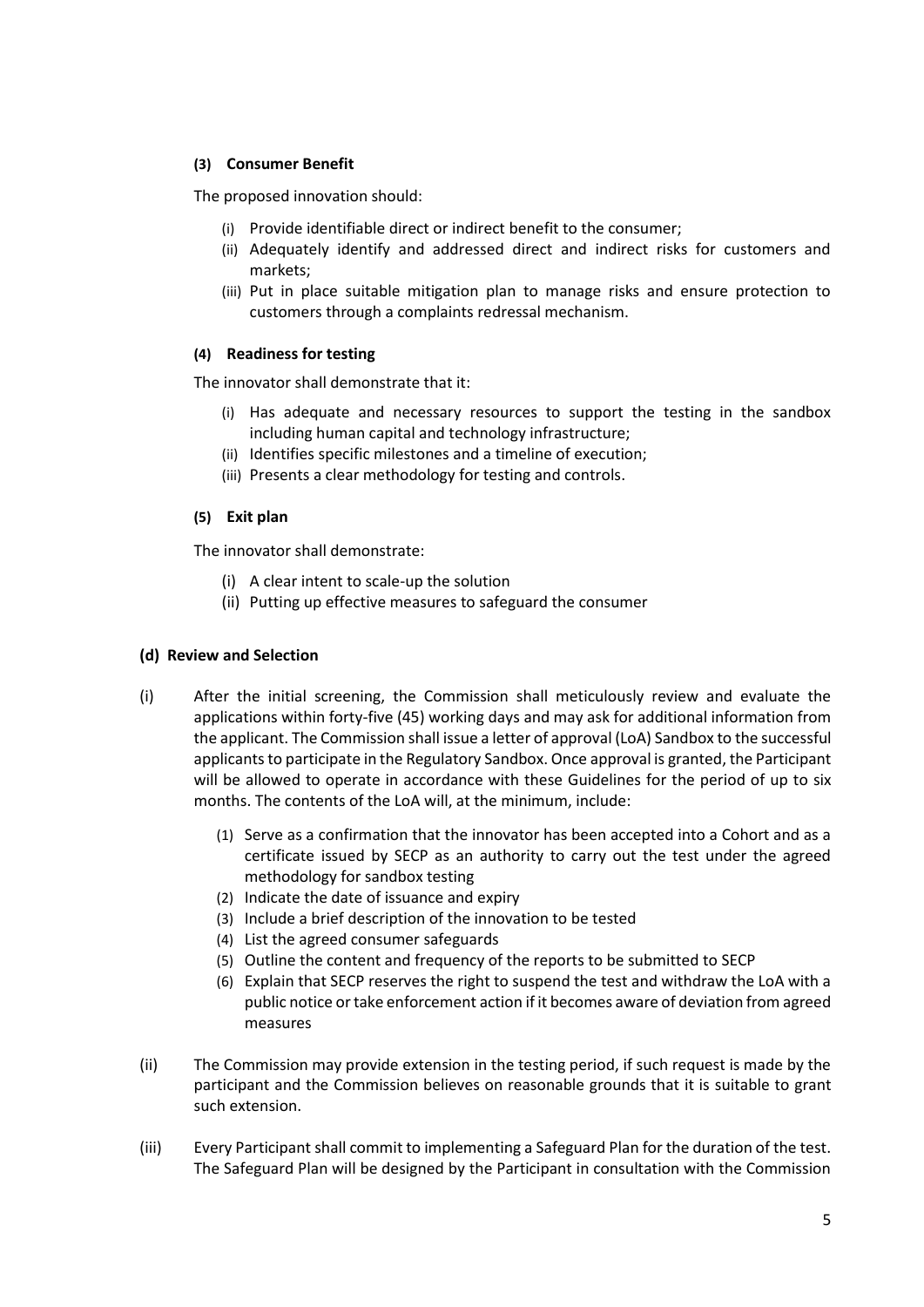and shall address, at minimum, the integrity, conduct, and applicable consumer protection requirements. The Safeguards Plan shall, at a minimum, include the following:

- (a) Compliance with applicable rules and regulations regarding the prevention of money laundering, counter-terrorism financing, and other illicit activities included in the Guidelines on the Prevention of Money Laundering and Terrorism Financing; and
- (b) Address the unique risks presented by the Regulatory Sandbox test and specify any mandatory actions to be taken by the Participant to minimize and/or remediate the impact of such risks on consumers, market participants, and the financial markets.
- (iv) Every participant shall commit to ensure the protection and stability of market participants and consumers and to mitigate the regulatory risks and shall propose to take such measures in this regard including, but not limited to, limits on number and type of customers or transactions or volume of business, requirement to obtain informed consent of customers and such other disclosure requirements, grievance handling mechanism, data protection and information security measures, requirement to have threat mitigation plan in place, ensure the solutions related to Islamic financial services are consistent with prevailing Shariah standards etc. The Commission shall also levy additional limitations and requirements at this stage.
- (v) It shall be the responsibility of the participant to identify any regulatory impediments at this stage, however the Commission may provide informal guidance to the Participant in this regard.
- (vi) The Commission may delay or defer acceptance of any applicant for any reason including, among other things, limitations on its current or anticipated supervisory capacity, the anticipated burden of planning and supervising the sandbox test, or any other reason that may affect the quality, effectiveness, or impact of the proposed Regulatory Sandbox test.
- (vii) In case more eligible applications are received than the Commission's capacity, the Commission may delay the acceptance of eligible participants to the next cohort.
- (viii) Any decision by the Commission to deny admission to the Regulatory Sandbox shall be supported by a written statement provided to the Applicant which sets forth the rationale for denying the application.

#### **(e) Testing/ Experimentation**

- (i) The approved participant will be allowed to operate in the sandbox environment for the period of six months, under the monitoring of the Commission.
- (ii) The participant will provide reports to the Commission with contents, format and frequency as agreed mutually between the participant and the Commission prior to the commencement of testing stage.
- (iii) In case, the participant encounters an unexpected technical or business difficulty beyond their control, the participant may submit a request for extension in time for commencement of testing period to the Commission.